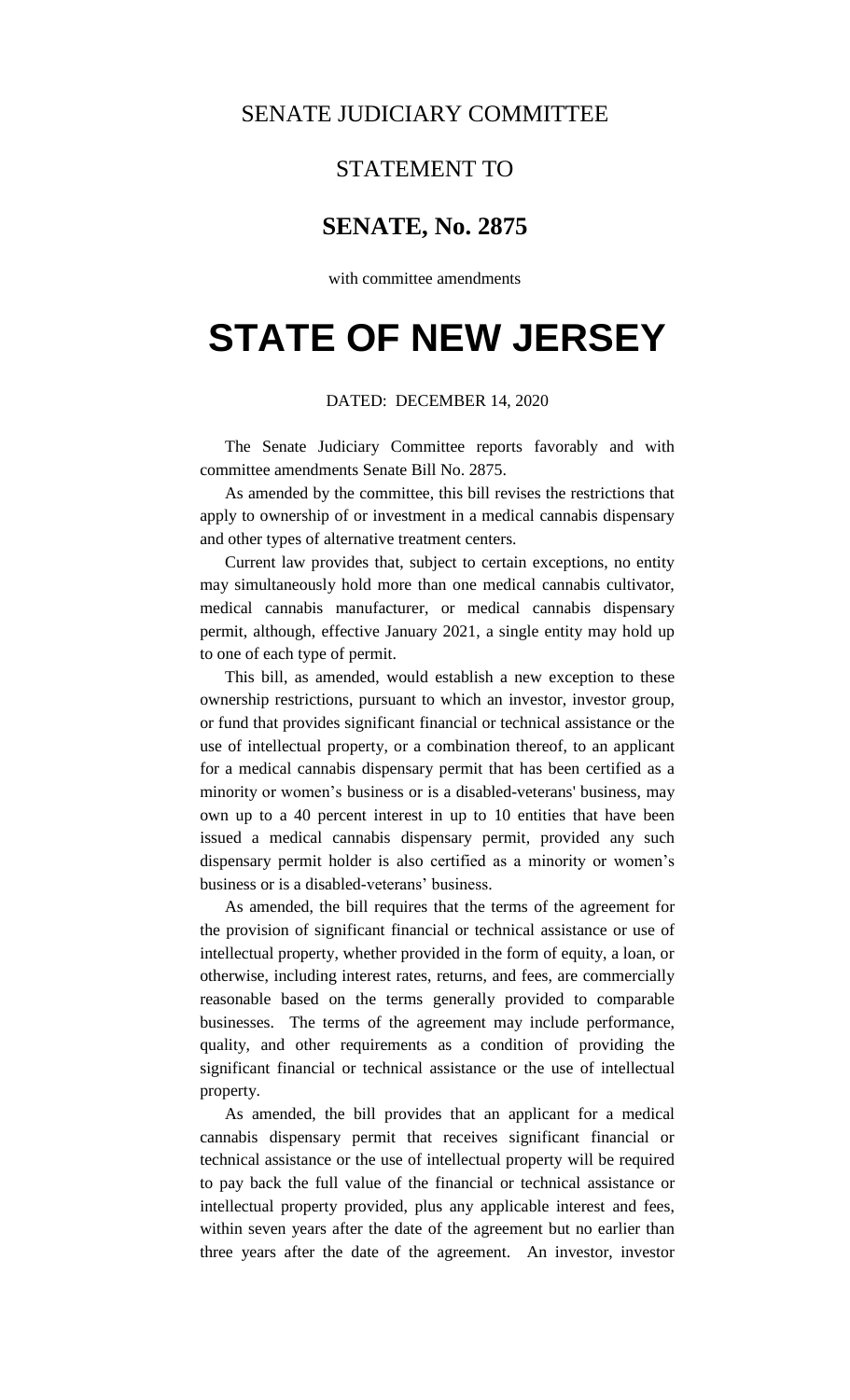group, or fund that has acquired an ownership interest in one or more medical cannabis dispensaries as authorized under the bill will be permitted to maintain the ownership interest after the full value of the assistance provided has been repaid.

The bill provides that in no case may the controlling interest in the entity that holds a medical cannabis dispensary permit revert to the investor group or fund in the event of a default or failure by the certified minority or women's business or disabled-veterans' business, and any such controlling interest may only be transferred to a certified minority or women's business or a disabled-veterans' business.

As amended, the bill allows an entity issued a medical cannabis cultivator, manufacturer, or dispensary permit, or an individual associated with the ownership or management of the entity, to participate in an investor group or a fund that meets the requirements of the bill.

### COMMITTEE AMENDMENTS:

The committee amendments remove language providing that an investor group or fund operating under the provisions of the bill be formed for the sole purpose of providing financial or technical assistance or the use of intellectual property to an applicant for a medical cannabis dispensary permit.

The committee amendments allow for individual investors to provide assistance to an applicant for a medical cannabis dispensary permit, and thereby gain the ability to acquire an ownership interest in up to 10 other medical cannabis dispensary permit holders.

The committee amendments add language providing that an investor, investor group, or fund may only acquire an ownership interest in a medical cannabis dispensary permit holder under the bill if the permit holder is a certified minority or women's business or that is a disabled-veterans' business.

The committee amendments add a requirement that the technical or financial assistance or use of intellectual property must be significant to qualify the investor, investor group, or fund to qualify for the exception from the ownership restrictions set forth under current law. The committee amendments clarify that assistance provided to an applicant under the bill may be any combination of significant financial assistance, significant technical assistance, or the significant use of intellectual property.

The committee amendments add a requirement for the entity receiving financial or technical assistance or the use of intellectual property to pay back the full value of the assistance, plus interest, within seven years after the date of the agreement, but no earlier than three years after the date of the agreement. The investor, investor group, or fund will be allowed to retain any ownership interests held in a medical cannabis dispensary permit holder that were acquired under the bill after the date the full value of the assistance is repaid.